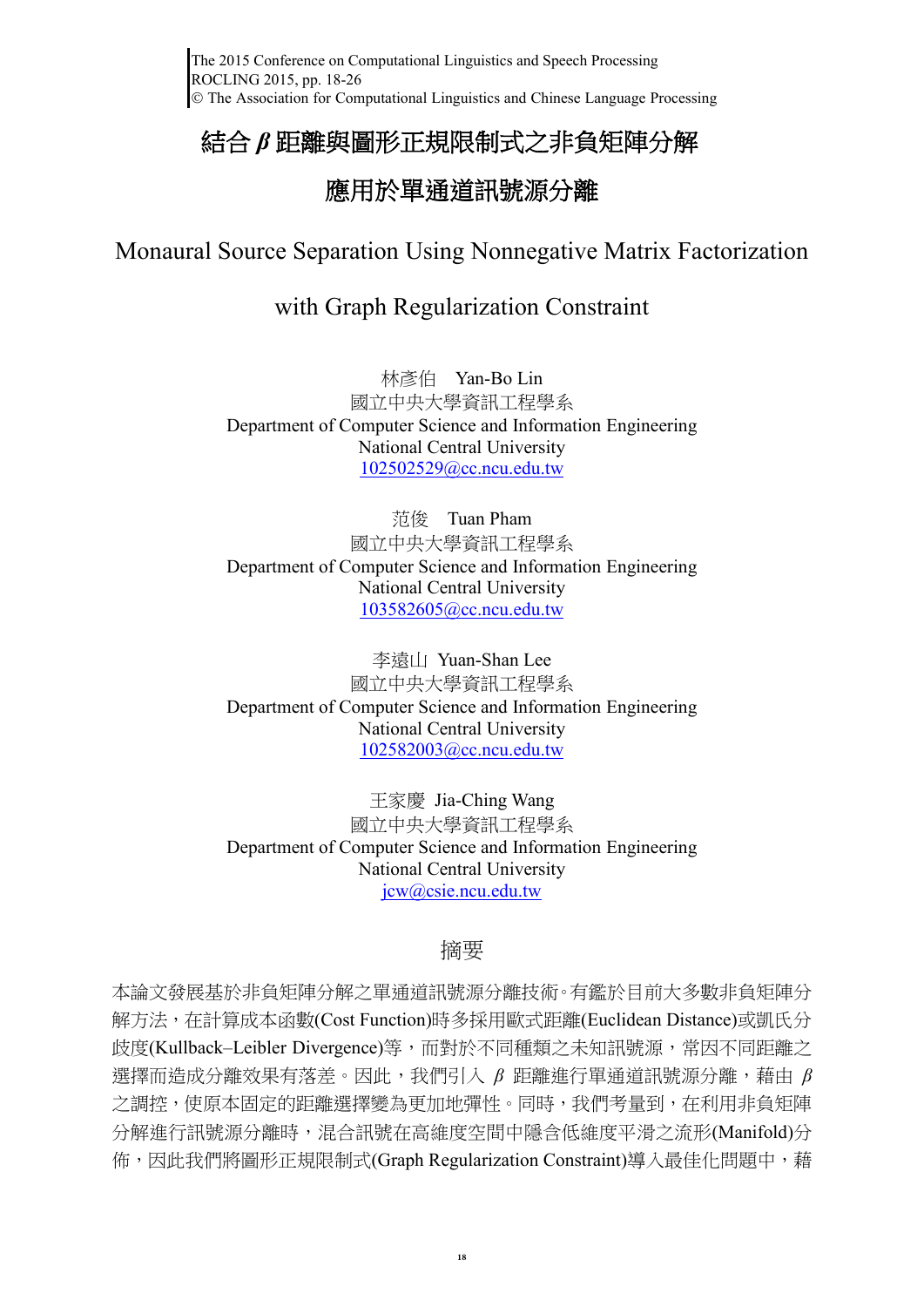此在非負矩陣分解時,保留原來資料蘊含之幾何結構,來增強單通道訊號源分離的效 果。

關鍵詞:非負矩陣分解,流形學習,訊號源分離,圖型正規

## 1.緒論

非負矩陣分解(non-negative matrix factorization, NMF)[2]近年來被已廣泛應用於圖形處 理[2,3]、音訊處理[10,12,13]等領域。在單通道訊號原分離方法方面,目前已有許多基於 非負矩陣分解之方法出現[2,3,9,10,13,14]。大部分的方法在時頻域上進行分離,首先將 單通道之混合訊號經過短時傅立業轉換(STFT)至時頻域,接著以絕對值取出時頻訊號之 能量(Magnitude),形成混合訊號矩陣Ⅴ∈R<del>'sserep 其主要目標是</del>找到基底(Basis)矩陣  $\mathbf{W} \in R_{\scriptscriptstyle F\times K}^{\scriptscriptstyle +}$ 與係數(Coefficients)矩陣  $\mathbf{H} \in R_{\scriptscriptstyle K\times N}^{\scriptscriptstyle +}$  ,使得混合訊號可以被表示為  $\mathbf{V} \approx$  WH ,其最 佳化成本函數(Cost Function)如下:

#### $(\hat{\mathbf{W}}, \hat{\mathbf{H}})$  = arg min  $_{\mathbf{W}, \mathbf{H} \geq 0}$   $D(\mathbf{X} \parallel \mathbf{W} \mathbf{H})$  $(\hat{\mathbf{W}}, \hat{\mathbf{H}})$  = arg min  $_{\mathbf{W}, \mathbf{H} \ge 0}$  D(**X** || **WH**) (1)

其中D(||·)為一任意測度(Metric),W、H 皆為非負矩陣,W 的行向量為能量頻譜的基底 成分, **H** 的列向量則表示為對應成分在不同時間上的比例。在最佳化過程中通常使用 迭代更新法,分別交互更新 **W** 與 **H** 之值,當(1)式中 **V** 與 **WH** 之測度如歐式距離 (Euclidean Distance)、凱氏分歧度(Kullback–Leibler Divergence),其值小於事先定義之門 檻值時,則停止迭代。

由於不同的距離選用會得到不同的拆解結果,進而影響分離效果。為了改善這個問 題,本論文引入了β距離(β-divergence)於非負矩陣分解,進行單通道訊號源分離。藉由 *β* 之調控,相較於其他固定之距離,彈性地增加距離的可變動性。此外,有鑑於稀疏非 負矩陣分解(Sparse Non-negative Matrix Factorization, SNMF)在單通道訊號源分離上已 被證實有顯著的效果[5]-[8],故我們額外加入稀疏限制式於最佳化成本函數中,強迫係 數矩陣 **H** 稀疏,以強化分離效果。

另一方面,為了在進行非負矩陣分解時,保留原來訊號之內蘊結構,我們假設混合 訊號在高維度空間中隱含低維度平滑之流形(Manifold)分佈,加入了圖形正規限制式 (Graph Regularization Constraint)於最佳化成本函數中,使得在原始混合訊號中彼次鄰近 的兩點,在新的基底空間下亦相互鄰近,企圖進一步增強上述方法之分離效果。

二、運用 *β* 距離非負矩陣分解與圖形正規限制式進行盲訊源分離

在本章節安排方面,我們在第一小節扼要回顧基於 *β* 距離之非負矩陣分解;在第二小節 中,講述結合圖形正規限制式之非負矩陣分解;最後,在第三小節中說明基於 *β* 距離與 圖形正規限制式之稀疏非負矩陣分解,及如何以其進行單通道訊號源分離。

(一)、基於 *β* 距離之非負矩陣分解

考量到在進行矩陣分解時,固定的量度(如歐氏距離、凱氏分歧度等)無法適應所有問題,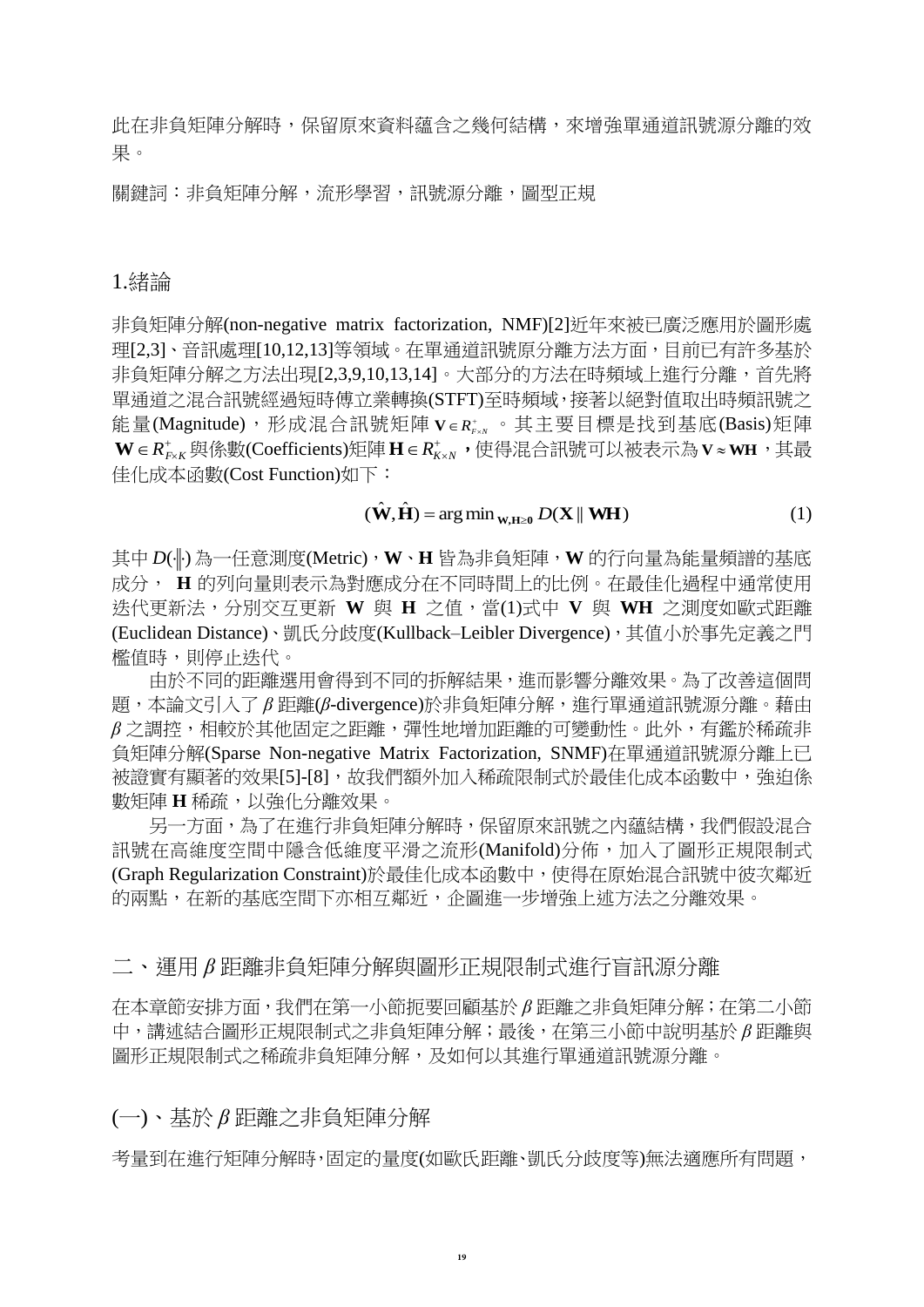F´evotte 等人[3]於 2011 年提出了基於 *β* 距離之非負矩陣及其演算法,*β* 為一個距離控制  $\frac{1}{2}$ 數,藉由調整不同的β值,可使距離的選擇更加彈性。我們將其表示為 $d(x||y)$ ,並 定義 *β* 距離如下:

$$
d_{\beta}(x \parallel y) = \begin{cases} \frac{1}{\beta(\beta - 1)} (x^{\beta} + (\beta - 1) y^{\beta} - \beta x y^{\beta - 1}), & \beta \in \Re \setminus \{0, 1\} \\ x \log \frac{x}{y} - x + y, & \beta = 1 \\ \frac{x}{y} - \log \frac{x}{y} - 1, & \beta = 0 \end{cases}
$$
 (2)

其中  $x \in \mathbb{R}_+$ ,  $y \in \mathbb{R}_+$  分別為一維的實數值,若  $\beta = 0$ 則  $\beta$  距離退化為 IS 距離(Itakura-Saito  $\mathrm{Distance})$ ,若 $\beta$ =1則為凱氏分歧度,若 $\beta$ =2則 $d_{\beta$ =2 =(x – y) $^2$ 恰為歐式距離。我們將(2) 式對 *y* 微分,探討其特性:

$$
\frac{\partial}{\partial y}d_{\beta}(x \parallel y) = y^{\beta - 2}(y - x)
$$
\n(3)

$$
\frac{\partial^2}{\partial y}d_{\beta}(x \parallel y) = y^{\beta - 3}[(\beta - 1)y - (\beta - 2)x]
$$
\n(4)

我們會發現到會有一個最小值在 y = *x* 上,且其值會隨著| y = *x* |增加而遞增;同時 也可以發現,β∈[1,2]時此距離為為凹函數,其餘區間可以將式子分解如下:

$$
d_{\beta}(x \parallel y) = \breve{d}(x \parallel y) + \hat{d}(x \parallel y) + \bar{d}(x)
$$
 (5)

其中 $\vec{d}(x \mid y)$ 為y的凹函數、 $\hat{d}(x \mid y)$ 為y的凸函數、 $\vec{d}(x)$ 為常數。

當此分解β>0時,可能包含歐式距離或凱氏分歧度,而不同的β值可能使此距離 對於不同大小數值之敏感度不同。值得一提的是,IS分歧度  $(\beta = 0)$ ,具有尺度不變(Scale Invariant)的特性,數學式子可表示為 *d<sub>s</sub>(λx||λy)* = *d<sub>s</sub>(x||y*),其中 λ 為尺度純量。另外,當  $\beta$  為較小的正數時,對應之 $\beta$ 距離較適用於的時頻訊號之處理。

在進行基於 距離之非負矩陣分解時,先假設**W**固定,並定義C(**H**)為其成本函數, 以最佳化方法更新**H**,其式子可表示如下:

$$
\min_{\mathbf{H}\geq 0} C(\mathbf{H}) = D_{\beta}(\mathbf{V} \parallel \mathbf{W} \mathbf{H})
$$
\n(6)

其中 Ⅴ ∈ R<sup>+</sup><sub>&×</sub> , W ∈ R<sup>+</sup><sub>&×</sub> , H ∈ R<sup>+</sup><sub>&×</sub> 。 成本函數 C (H) 可分 *n* 個行向量之子問題  $\sum_{n}$ = D( $\mathbf{v}_{n}$  ||  $\mathbf{W}\mathbf{h}_{n}$ ) ,  $\mathbf{v}_{n}$  、 $\mathbf{h}_{n}$ 分別為 $\mathbf{V}$  、H第 $n$ 條行向量,我們將子問題簡寫表示如下:

$$
\min_{\mathbf{h}\geq 0} C(\mathbf{h}) = D_{\beta}(\mathbf{v} \parallel \mathbf{W}\mathbf{h})
$$
\n(7)

其中 $\mathbf{v} \in R_F^* \cdot \mathbf{W} \in R_{F \times K}^* \cdot \mathbf{h} \in R_K^* \cdot \text{R}$  成本函數  $C(\mathbf{h})$ 對 $\mathbf{h}$ 微分後可形成梯度 $\nabla_{\mathbf{h}} C(\mathbf{h})$ 如下式: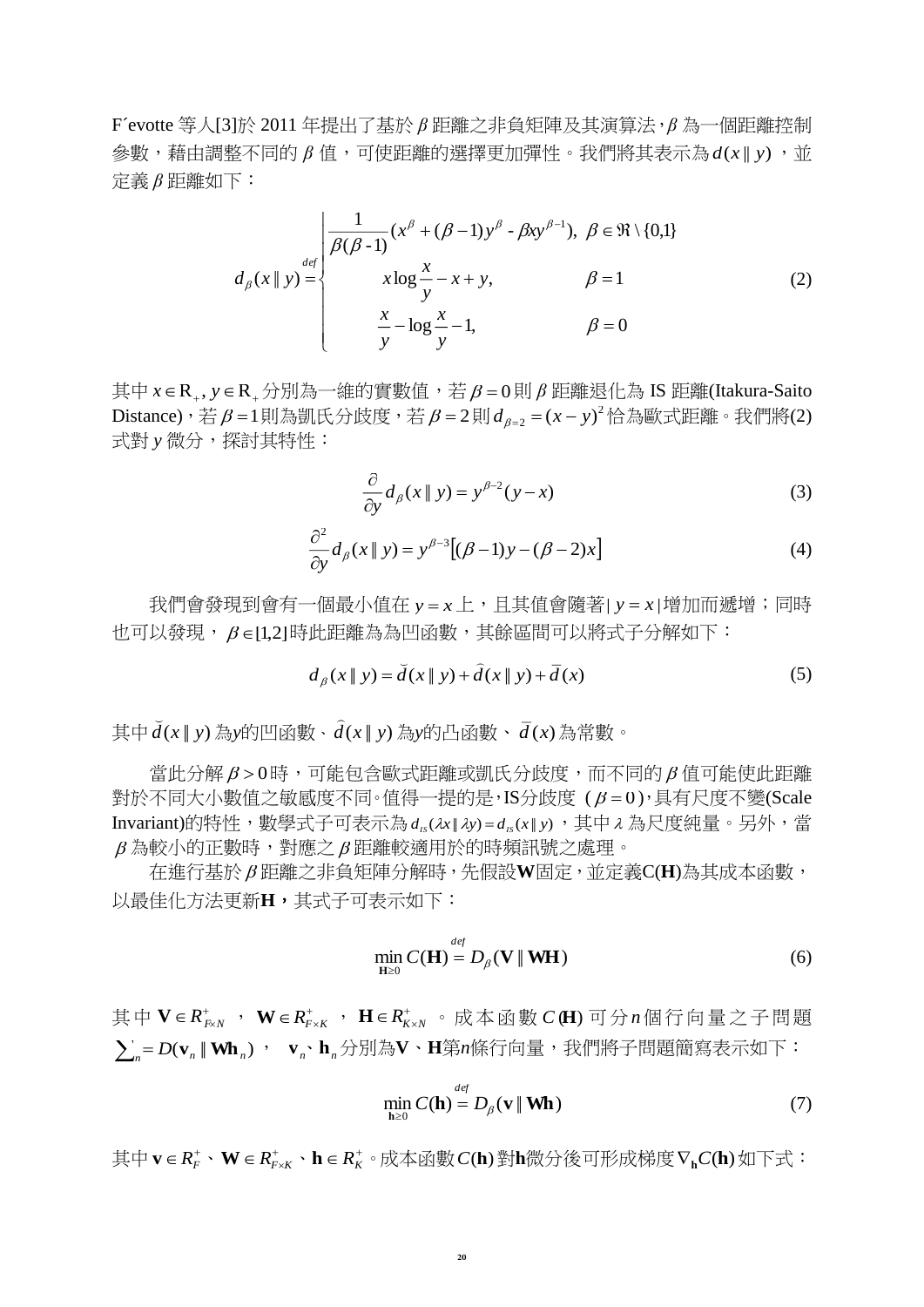$$
\nabla_{\mathbf{h}} C(\mathbf{h}) = \mathbf{W}^{\mathrm{T}} [(\mathbf{W}\mathbf{h})^{(\beta - 2)} (\mathbf{W}\mathbf{h} - \mathbf{v})] \tag{8}
$$

最後,我們可以根據(8)式得出**H**與**W**之更新公式(Updating Rule)如下:

$$
\mathbf{H} \leftarrow \mathbf{H} \cdot \frac{\mathbf{W}^T [(\mathbf{W} \mathbf{H})^{(\beta-2)} \cdot \mathbf{V}]}{\mathbf{W}^T [\mathbf{W} \mathbf{H}]^{(\beta-1)}}
$$
(9)

$$
\mathbf{W} \leftarrow \mathbf{W} \cdot \frac{\left[ (\mathbf{W} \mathbf{H})^{(\beta - 2)} \cdot \mathbf{V} \right] \mathbf{H}^{\mathrm{T}}}{\left[ \mathbf{W} \mathbf{H} \right]^{(\beta - 1)} \mathbf{H}^{\mathrm{T}}}
$$
(10)

其中"."為矩陣元素點(Element-wise)運算。經過交互迭代更新基底W與係數H後,即 完成基於 距離之非負矩陣分解。

由於上述方法在矩陣分解時並無考慮資料隱含之幾何結構,故在下一小節中,我們 將會討論以圖形正規限制式結合非負矩陣分解方法,在矩陣分解時保留原始資料的幾何 結構。

(二)、圖形正規限制式結合非負矩陣分解:

由於現實世界中的資料數據,通常以低維度流形(manifold)方式嵌在高維度的樣本空間 中[1],Cai等人[4]提出圖形正規化非負矩陣分解(Graph Regularized Non-negative Matrix Factorization, GNMF)將非負矩陣分解視作對資料的一種降維(Dimension Reduction)問題, 結合圖形正規限制式使原資料投影後能夠保留其幾何性質。Kim等人[16]提出保留流形 結構之音訊分離方法,在分離時透過保留時頻訊號之隱含幾何結構,亦即若原座標點x,、  $\mathbf{x}_{j}$ 在原坐標系是鄰近的兩點,那麼在新的基底空間下亦為鄰近的兩點,來提升音訊分 離的效果。

在本論文中,為了建立筆資料之關係,我們定義權重矩陣 **<sup>U</sup>***ij* (weight matrix)如下:

$$
\mathbf{U}_{ij} = e^{\frac{-\left\|\mathbf{x}_i - \mathbf{x}_j\right\|^2}{t}}
$$
(11)

其中*t*∈R 為一距離參數,我們可以定義拉普拉斯矩陣(laplacian matrix)L=D−U,D 為 對角矩陣,其η個元素計算方式為 $\mathbf{D}_{{\sf n}}$  =  $\sum{}_j \mathbf{U}_{ij}$ ,最後,我們將圖形限制  $R$  定義如下:

$$
R = \frac{1}{2} \sum_{i,j=1}^{N} \|\mathbf{x}_{j} - \mathbf{x}_{i}\|^{2} \mathbf{U}_{ji}
$$
  
\n
$$
= \sum_{j=1}^{N} \mathbf{x}_{j}^{T} \mathbf{x}_{j} \mathbf{D}_{jj} - \sum_{j,i=1}^{N} \mathbf{x}_{j}^{T} \mathbf{x}_{i} \mathbf{U}_{ji}
$$
  
\n
$$
= Tr(\mathbf{H} \mathbf{D} \mathbf{H}^{T}) - Tr(\mathbf{H} \mathbf{U} \mathbf{H}^{T})
$$
  
\n
$$
= Tr(\mathbf{H} \mathbf{L} \mathbf{H}^{T})
$$
 (12)

 $\ddot{\widehat{\pi}}$ 由最小化  $R$ ,我們可以觀察到再次觀察到前述的假設,若原座標點 $x_i \cdot x_j$  在原 本的坐標系是鄰近的兩點,那麼在新的基底空間下亦為鄰近的兩點。結合圖形正規限制 式與原成本函數後,最佳化式子如下: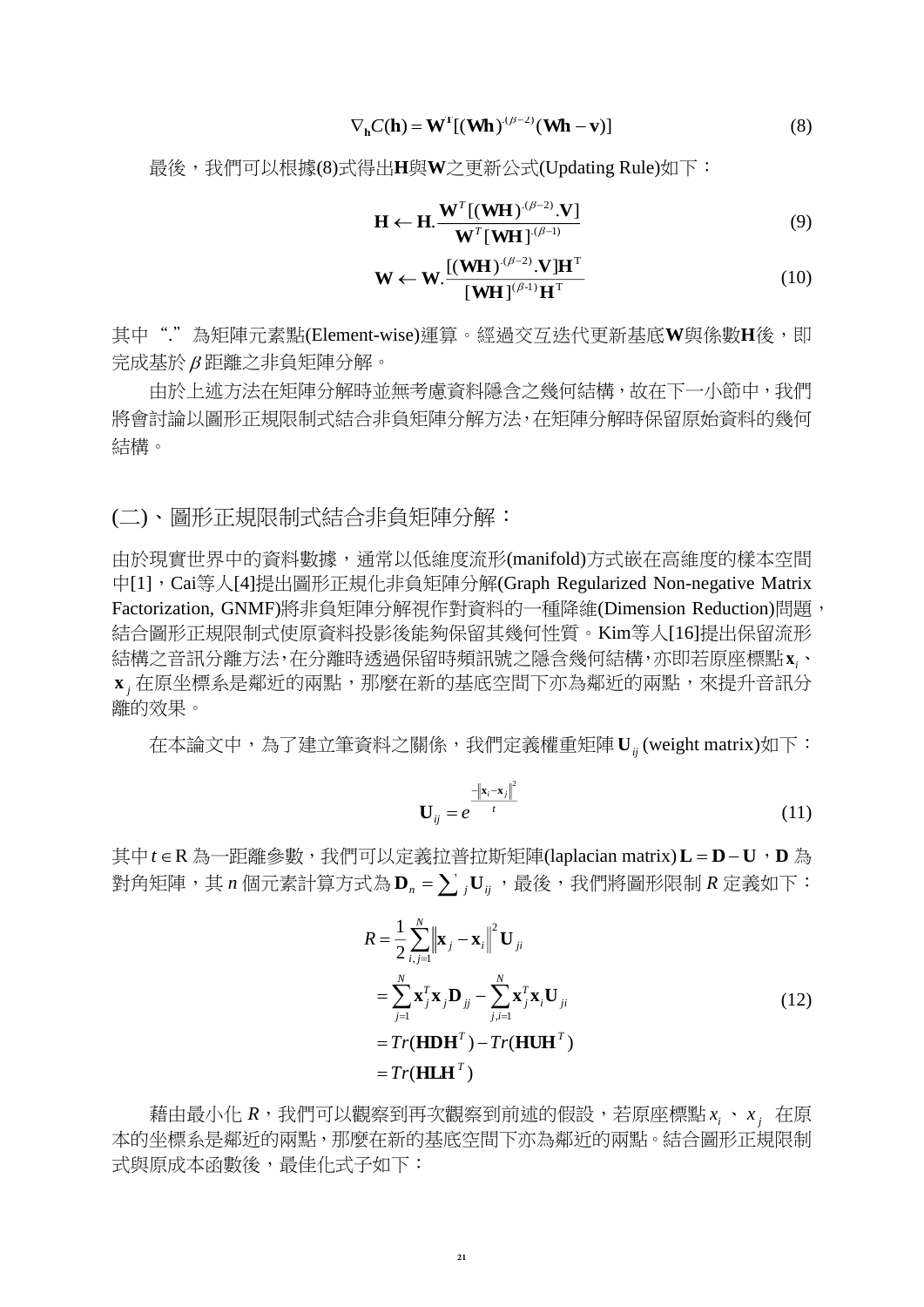$$
GNMF = \frac{1}{2} \parallel \mathbf{V} - \mathbf{WH} \parallel_F^2 + \frac{1}{2} \lambda \operatorname{Tr}(\mathbf{H} \mathbf{L} \mathbf{H}^{\mathrm{T}})
$$
(13)

在加入了圖形正規限制式後。非負矩陣分解可以考慮高維度資料在低維空間中的緊緻嵌 入,並保留原始資料之幾何特性。

(三)、結合 *β* 距離與圖形正規限制式之稀疏非負矩陣分解:

本論文提出結合 *β* 距離與圖形正規限制式之稀疏非負矩陣分解,來解決單通道訊號源分 離問題,除了使用 *β* 距離使距離選擇更加彈性以外,我們假設混合訊號在高維度空間中 隱含低維度平滑之流形分佈,將圖形正規限制式導入最佳化問題中。此外,我們還額外 加了針對係數矩陣 **H** 之稀疏項,其最佳化式子如下:

$$
(\hat{\mathbf{W}}, \hat{\mathbf{H}}) = \underset{\mathbf{W}, \mathbf{H} \ge 0}{\arg \min} D_{\beta}(\mathbf{V} \parallel \mathbf{W} \mathbf{H}) + \mu \parallel \mathbf{H} \parallel_1 + \alpha \text{Tr}(\mathbf{H} \mathbf{L} \mathbf{H}^{\mathrm{T}})
$$
(14)

其中μ與α分別控制l<sub>1</sub>稀疏懲罰項與圖形正規限制項之權重。根據(9)、(10)式,我們可 以推導出下列迭代更新式:

$$
\mathbf{W} \leftarrow \mathbf{W}. \frac{(\mathbf{A}^{\beta-2}.\mathbf{V} + \widetilde{\mathbf{W}} \widetilde{\mathbf{W}} \mathbf{A}^{\beta-1}) \mathbf{H}^T}{(\mathbf{A}^{\beta-1} + \widetilde{\mathbf{W}} \widetilde{\mathbf{W}}^T (\mathbf{A}^{\beta-2}.\mathbf{V})) \mathbf{H}^T}
$$
(15)

$$
\mathbf{H} \leftarrow \mathbf{H} \cdot \frac{\tilde{\mathbf{W}}^T (\mathbf{V} \cdot \mathbf{A}^{\beta - 2}) + \alpha \mathbf{H} \mathbf{U}}{\tilde{\mathbf{W}} \mathbf{A}^{\beta - 1} + \alpha \mathbf{H} \mathbf{D} + \mu}
$$
(16)

其中,"."為矩陣元素點運算。矩陣 A= WH ,而 W 則是 W 經過行間正規劃 (Column-wise Normalization)後得出。

接下來,我們介紹如何以所提出之非負矩陣分解方法,進行單通道訊號源分離,其 分為訓練與分離兩階段。在訓練階段,我們的主要目的是找出音源之對應字典,假設有 兩類型之音源,在做法上,我們蒐集用源訊號之時頻能量 $\mathbf{V}_{\mathsf{sl}}$   $\in$   $\mathsf{R}_{\mathsf{J}}^{m \times n_1}$  $\mathbf{V}_{s1} \in R_{+}^{m \times n_{1}}$  ,  $\mathbf{V}_{s2} \in R_{+}^{m \times n_{2}}$  ,  $\frac{1}{2}$ 利用(15)與(16)式迭代更新,求得對應的字典矩陣 **W***s*<sup>1</sup> 1 *km R* 、 <sup>2</sup> 2  $\textbf{W}_{s2} \in R_{+}^{m \times k_{2}}$  .

在分離階段,我們將混合訊號經過短時傅立葉轉換轉換至時頻域得到Ⅴ $_{\sf mix}$ ∈C $^{\sf mxx}$ 並 取出其能量 **V**<sub>nüx</sub> ∈ R™™ ,注意,如果訊號源類型是已知狀態下,我們將分離階段稱做監 督式(Supervised)分離,監督型字典  $\mathbf{W}_{\mathit{dic}} \in R_{\text{\tiny{+}}}^{\mathit{m}\times (k_1+k_2)}$ 可以定義如下:

$$
\mathbf{W}_{\text{dic}} = \begin{bmatrix} \mathbf{W}_{s1} & \mathbf{W}_{s2} \end{bmatrix} \tag{17}
$$

若是只知道部分音源類型,我們則稱其為半監督式(Semi-supervised)分離,我們只 可以假設(17)的部分字典為未知,並且利用(15)式從混合音源中學習出其他音源之字典。 最後,我們可以透過以(17)式之字典,並透過(16)式得到混合音源對各源訊號字典之對 應系數 $\mathbf{H}_{s1} \in R_{+}^{k_{1} \times n}$ 與 $\mathbf{H}_{s2} \in R_{+}^{k_{2} \times n}$ ,並利用柔性遮罩(Soft Mask)完成分離:

$$
\hat{\mathbf{V}}_{s1} = \overline{\mathbf{V}}_{mix} \cdot (\mathbf{W}_{s1} \mathbf{H}_{s1}) \cdot / (\mathbf{W}_{di} \mathbf{H}_{mix})
$$
\n(18)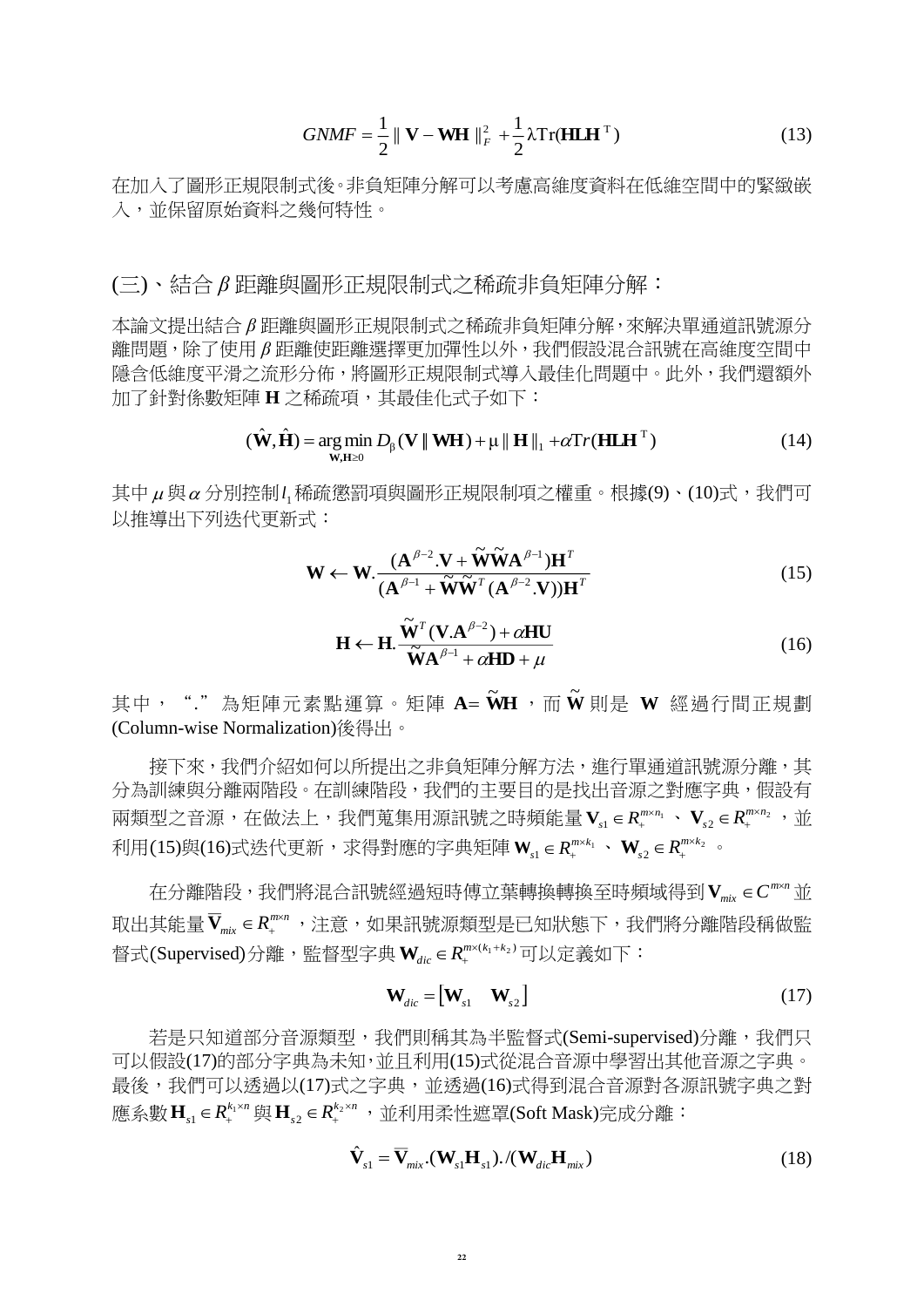$$
\hat{\mathbf{V}}_{s2} = \overline{\mathbf{V}}_{\text{mix}}.(\mathbf{W}_{s2} \mathbf{H}_{s2}).((\mathbf{W}_{\text{dic}} \mathbf{H}_{\text{mix}}))
$$
\n(19)

其中Ⅱ<sub>㎜</sub>。=[H<sub>s1</sub> H<sub>s2</sub>]″,"."為矩陣元素點運算, $\hat{\mathbf{V}}_{_{\mathrm{S}1}}$ 與 $\hat{\mathbf{V}}_{_{\mathrm{S}2}}$  $\hat{\mathbf{V}}_{\mathrm{s}2}$ 為分離出之時頻訊號。我們 的演算法可整理如下:

結合 *β* 距離與圖形正規限制式之稀疏非負矩陣分離演算法:  $1:$  輸入: $\mathbf{V}_{mix} \in R_+^{m \times n} \, \cdot \, \mathbf{V}_{s1} \in R_+^{m \times n_1} \, \cdot \, \mathbf{V}_{s2} \in R_+^{m \times n_2}(\mathbb{M} \otimes \mathbb{H} \times V_{s1}, V_{s2} \not \Rightarrow \mathbb{M} \times \mathbb{M}) \, \mathbf{V}_{mix})$  $2:$ 輸出: $\mathbf{W}_{\mathit{dic}}$  或  $\mathbf{H}_{\mathit{mix}}$ (訓練時,輸出為字典 $\mathbf{W}_{\mathit{dic}}$ ;在測試時,輸出係數矩陣  $\mathbf{H}_{\mathit{mix}}$ ) 3:藉由隨機數值初始化缺失矩陣(Missing Matrix) 4:利用式子(11)建構與輸入符合的關連矩陣 **U**,與對角矩陣 **D** 5:**repeat** 6: 運用(16)更新 **H***mix* 7: **if** 訓練階段  $8:$  更新 $\mathbf{W}_{\mathit{dic}}$ 運用(15) 9: **end if** 10:**until** convergence

三、實驗結果

在實驗中,我們使用 TIMIT 資料庫[11]之男女聲進行分離實驗,取樣率為 16000 赫茲。 我們隨機選取 4 名女性語者和 4 名男性語者,且每位語者念 10 個句子。我們對於每個 語者隨機選擇一個句子建構混合訊號,其他9個句子作為訓練集。在評量方面,我們利 用 BSS Eval toolbox[13]去計算 SDR(Signal-to-distortion Ratio)、SIR(Signal-to-interference Ratio)、SAR(Signal-to-artifact Ratio)三種評比。

本論文與稀疏非負矩陣分解[15]進行比較,我們採用與其相同的設定。共迭代 400 次,參數α和μ=0.1、β=0、元素(Atom)數 *K* = 1024。圖一為所提出之音源分離方法所 得到之結果,我們在實驗中進行男聲與女聲之單通道音源分離。

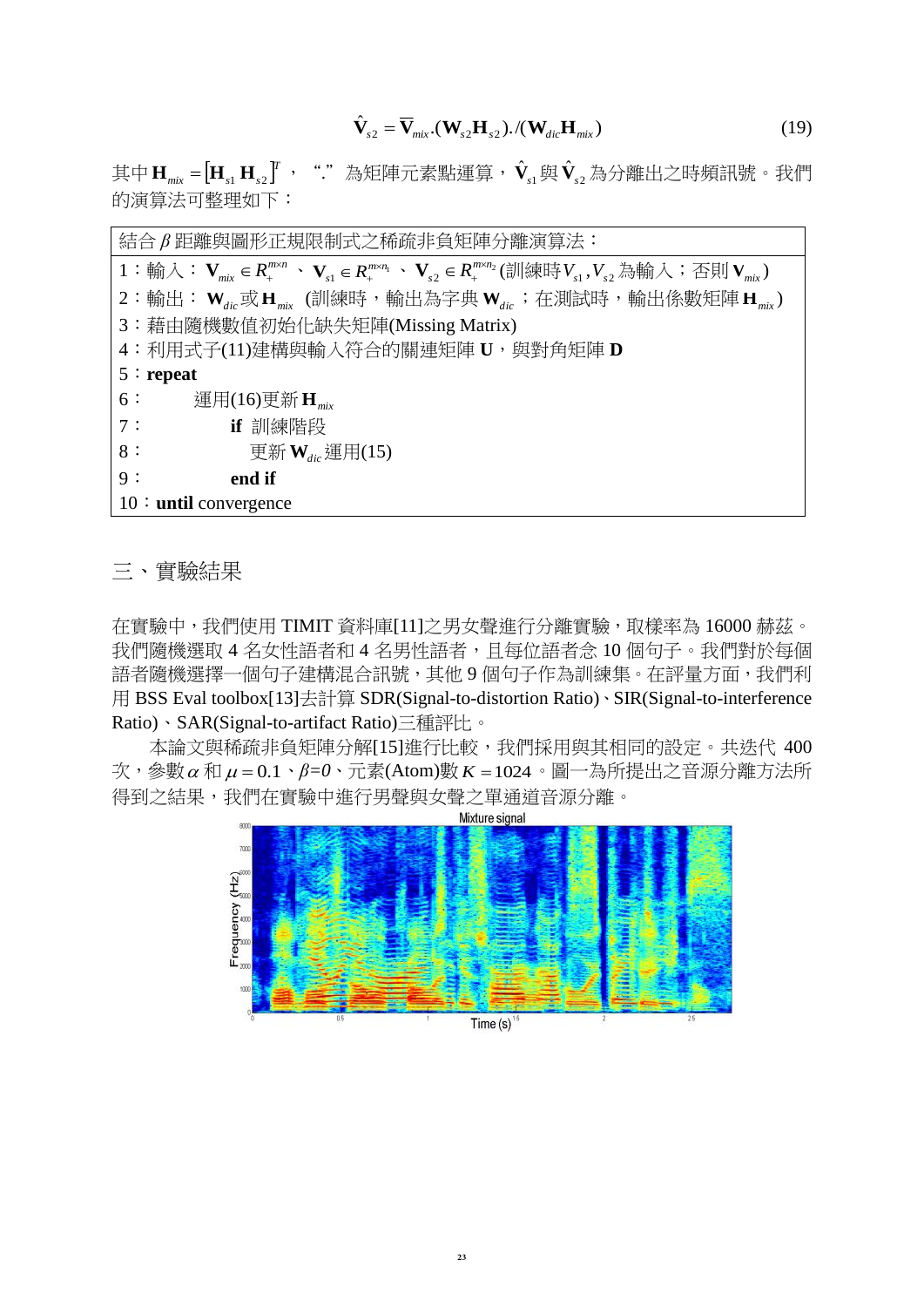

圖一、單通道音源分離結果

在本實驗中,我們將所提出的方法與以下兩方法較:其一為稀疏非負矩陣分解 (NMF+S)、其二為基於 *β* 距離之稀疏非負矩陣分解(SNMF)[5]。

我們將分為兩種情況討論:

1)單一訓練:在這種狀況下,我們僅考慮一男一女語者去建構字典 **WWW** <sup>21</sup> , 對於所有測試集均使用此字典,表一為五組測試句子的平均結果,實驗結果顯示,與傳 統非負矩陣分解與稀疏非負矩陣相比,本論文所提出之方法具有較優之分離效果。在實 際應用中,我們無法得知所有語者的字典,因此單一訓練之做法較為接近真實情況。

|            | $NMF+S$ | <b>SNMF</b> | :提出方法<br>本論 |
|------------|---------|-------------|-------------|
| <b>SDR</b> | 3.50    | 7.11        | 7.55        |
| <b>SIR</b> | 5.39    | 11.97       | 12.07       |
| <b>SAR</b> | 9.37    | 9.19        | 9.82        |

表一、單一訓練字典之單通道音源分離結果

2)全訓練:我們運用全部的語者去建構字典。由表二可以得知,三種演算法的效能 都比顯然單一訓練時好。的確,當我們擁有較多的先驗資訊,則可得到較好的分離效果。 在此實驗中,除了 SAR 略輸之外,其他評比皆優於稀疏非負矩陣分解方法。

表二、全訓練字典之單通道音源分離結果

|            | $NMF+S$ | <b>SNMF</b> |       |
|------------|---------|-------------|-------|
| <b>SDR</b> | 5.14    | 8.93        | 9.41  |
| <b>SIR</b> | 7.74    | 13.46       | 14.60 |
| <b>SAR</b> | 992     | 11.36       | 11.36 |

觀察表一及表二之實驗結果可以得知, SNMF 相較於 NMF+S 有顯著的提升, 而本 論文所提出之方法,透過圖形正規限制式的加入,在三項評比皆優於 SNMF。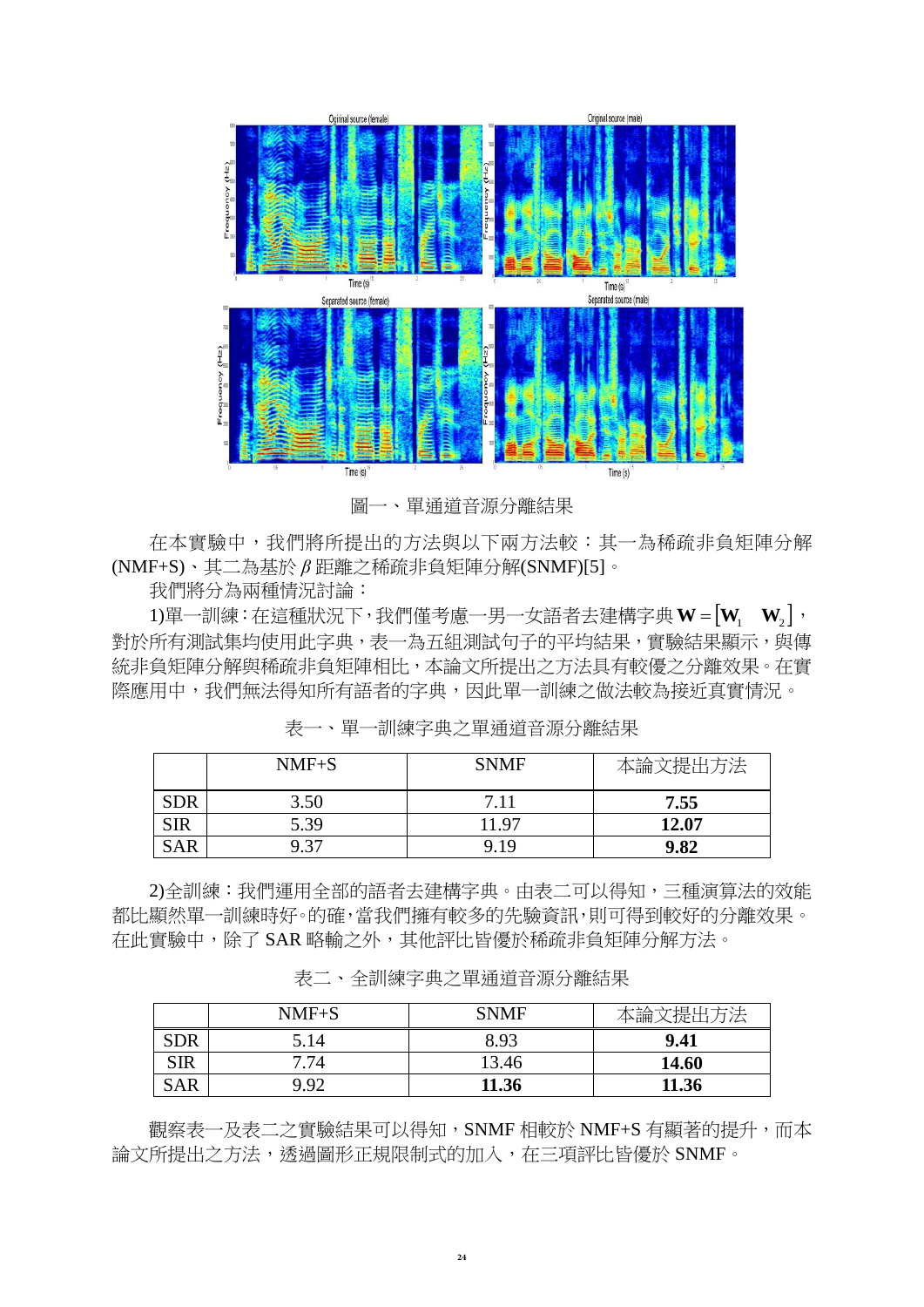### 四、結論

本論文提出新穎之單通道訊號源分離方法,我們結合圖形正規限制式於與基於 *β* 距離之非負矩陣分解方法,藉由 *β* 之調控,使原本固定的距離選擇變為更加地彈性,而 圖形正規限制式使得在非負矩陣分解時,保留原來資料蘊含之幾何結構,實驗結果顯示 所提出的方法相較於稀疏非負矩陣分解,在分離效果方面有著顯著的提升。在未來展望 方面,除了進行相關參數的最佳化(如 *β* 等),我們還想進一步考慮資料具有群組的特性, 在各群組內保留幾何結構,及考慮群組稀疏性。此外,由於訊號經由遮罩後容易產生失 真的情形,我們也期望未來能透過後處理的方式,來強化經遮罩後的分離結果。

## 參考文獻

- [1] M. Belkin and P. Niyogi, "Laplacian eigenmaps for dimensionality reduction and data representation," Neural Computation, 15(6):1373-1396, 2003.
- [2] D. D. Lee and H. S. Seung, "Algorithms for non-negative matrix factorization," Advances in Neural Information Processing Systems, Cambridge, MA, USA: MIT Press, vol. 13, 2001.
- [3] C. Févotte and J. Idier, "Algorithms for nonnegative matrix factorization with the beta-divergence," Neural Computation, 2011.
- [4] D. Cai, X. He, J. Han, and T. S. Huang, "Graph regularized nonnegative matrix factorization for data representation," Pattern Analysis and Machine Intelligence, IEEE Transactions on, vol. 33, no. 8, pp. 1548-1560, Aug. 2011.
- [5] J. L. Roux, F. Weninger, and J. R. Hershey, "Sparse NMF half-baked or well done?," Mitsubishi Electric Research Laboratories Technical Report, Mar. 2015.
- [6] K. Minje and P. Smaragdis, "Mixtures of local dictionaries for unsupervised speech enhancement," IEEE Signal Processing Letters, vol. 22, no. 3, pp. 293 - 297, March 2015.
- [7] A. Lefèvre, F. Bach, and C. Févotte, "Itakura-Saito non-negative matrix factorization with group sparsity," Proc. IEEE Int. Conf. Acoustics, Speech, and Signal Process. (ICASSP), 2011.
- [8] P. Hoyer, "Non-negative Matrix Factorization with Sparseness Constraints," J. Mach. Learn. Res., vol. 5, pp. 1457-1469, 2004.
- [9] B. King, C. Fevotte, and P. Smaragdis, "Optimal cost function and magnitude power for NMF-based speech separation and music interpolation," in Proc. 2012 IEEE Int. Workshop on Machine Learning for Signal Processing, 2012, pp. 1-6.
- [10]G. G. François and J. M. Gautham, "Nonnegative Matrix partial co-factorization for spectral and temporal drum source separation" IEEE Signal Processing Letters, vol. 21, no. 10, Oct. 2014.
- [11] S. Seneff, J. Glass V. Zue, "Speech database development at MIT: Timit and beyond," Speech Communication, vol. 9, no. 4, pp. 351-356, Aug. 1990.
- [12] G. Bao, Y. Xu, and Z. Ye, "Learning a discriminative dictionary for single-channel